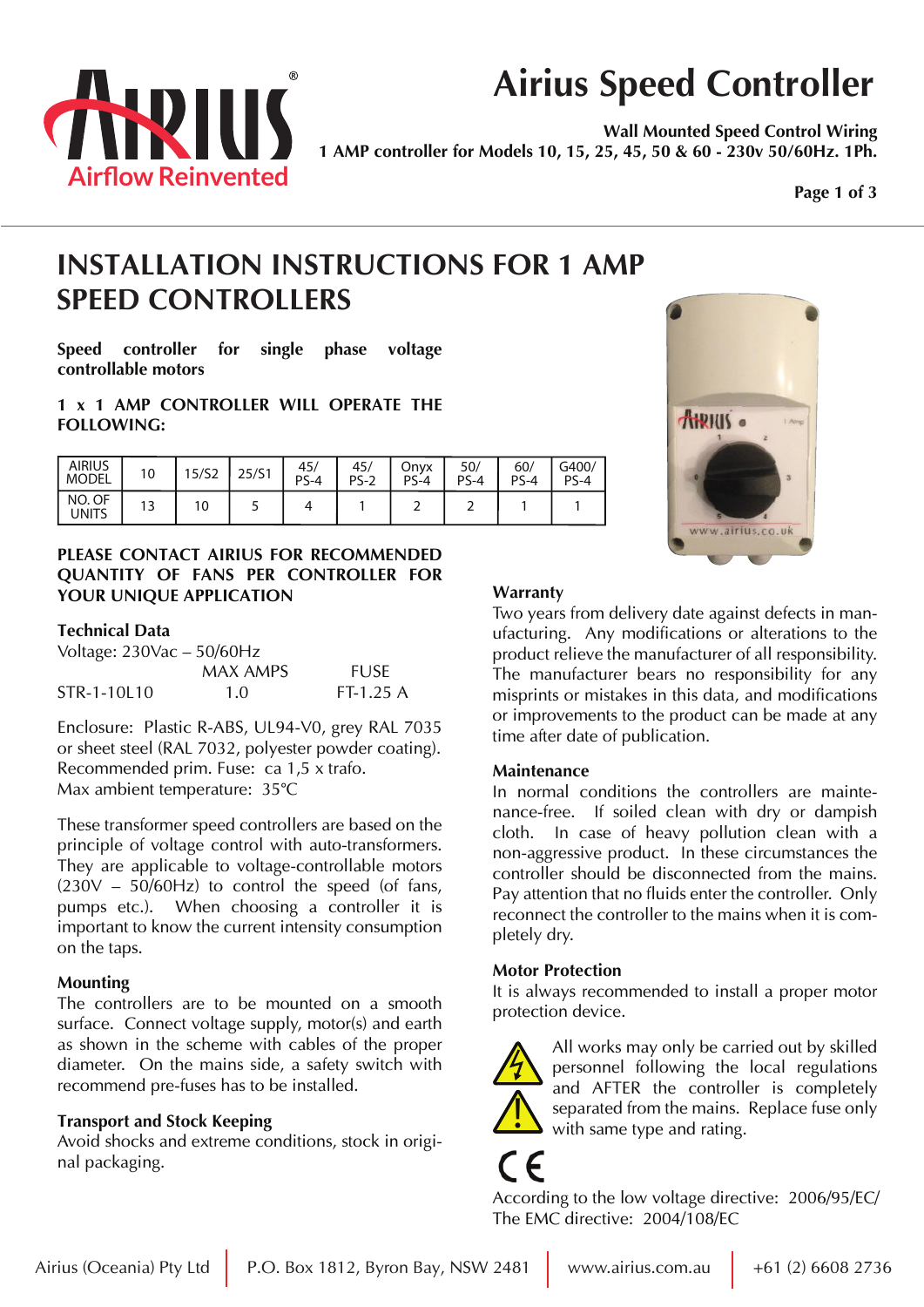

# **Airius Speed Controller**

**Wall Mounted Speed Control Wiring 1 AMP controller for Models 10, 15, 25, 45, 50 & 60 - 230v 50/60Hz. 1Ph.**

**Page 2 of 3**



## **DIMENSIONS SPEED CONTROLLER COMPONENTS**



SPEED CONTROLLER 70mm | (FULLY ASSEMBLED)



4 x SCREWS AND WALL PLUGS FOR WALL MOUNTING

## **WIRING DIAGRAM**





When wiring is complete controller should appear as above.

## **PLEASE NOTE: THIS CONTROLLER MUST BE EARTHED**